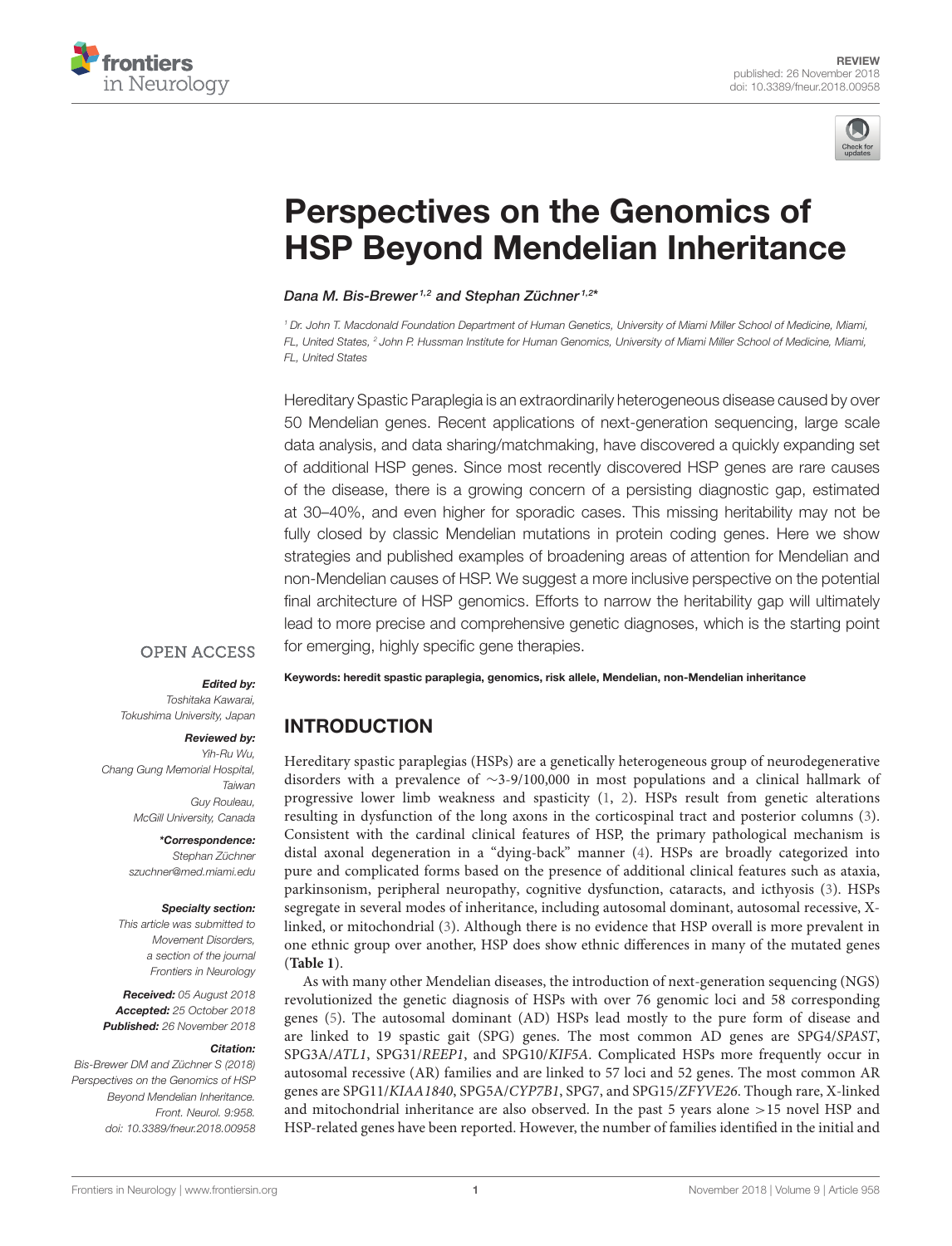| Designation       | Locus             | Gene                  | Predominant<br>phenotype | Inheritance                              | number<br><b>NIIM</b> | Year first<br>reported | Publication<br>count                                   | Family<br>count          | Ethnicity                                                                    | PubMed ID                                                                                                                   |
|-------------------|-------------------|-----------------------|--------------------------|------------------------------------------|-----------------------|------------------------|--------------------------------------------------------|--------------------------|------------------------------------------------------------------------------|-----------------------------------------------------------------------------------------------------------------------------|
| SPG1              | <b>Xq28</b>       | L1CAM                 | Complicated              | X-linked                                 | 303350                | 1986                   | $25 +$                                                 |                          | J.                                                                           |                                                                                                                             |
| SPG <sub>2</sub>  | Xq22.2            | $\overline{\text{P}}$ | Complicated              | X-linked                                 | 312920                | 1987                   | $rac{+}{20}$                                           |                          |                                                                              |                                                                                                                             |
| SPG3A             | 14q22.1           | ATL1                  | Pure                     | $\mathsf{Q}$                             | 182600                | 1987                   | $100 +$                                                | $\mathbf{I}$             | $\mathbf{I}$                                                                 | $\mathbf{I}$                                                                                                                |
| SPG4              | 2p22.3            | SPAST                 | Pure                     | $\mathbb{Q}$                             | 182601                | 1994                   | $200 +$                                                | $\mathsf I$              |                                                                              | $\mathbf{I}$                                                                                                                |
| SPG5A             | 8q12.3            | CYP7B1                | Pure                     | $\overline{\mathbb{A}}$                  | 270800                | 1994                   | $rac{+}{20}$                                           |                          |                                                                              |                                                                                                                             |
| SPG6              | 15q11.2           | NIPA <sub>1</sub>     | Pure                     | $\mathsf{Q}$                             | 600363                | 1995                   | $\frac{1}{2}$                                          | $\overline{4}$           | Irish; Iraqi; Chinese; Japanese; Brazilian;<br>Hungary                       | 21419568; 17928003; 16795073; 16267846;<br>15643603; 27084228; 25133278; 24075313<br>7825577; 14508710; 25341883; 21599812; |
| SPG7              | 16q24             | SPG7                  | complicated<br>Pure or   | $\mathbb{R}$<br>AR and                   | 607259                | 1998                   | $\begin{array}{c} +0.00000 \\ -0.00000 \\ \end{array}$ | J.                       | $\overline{1}$                                                               |                                                                                                                             |
| SPG8              | 8q24.13           | WASHC5                | Pure                     | $\mathsf{Q}$                             | 603563                | 1999                   |                                                        | $\frac{1}{2}$            | Caucasian; Brazilian; British; European; Dutch;<br>Chinese; Japanese         | 29768361; 27957547; 26967522; 25454649<br>9973294; 10797436; 17160902; 23455931;                                            |
| SPG9              | 10q23.3-<br>q24.1 | ALDH18A1              | Complicated              | $\mathbb{R}$                             | 601162                | 1999                   | 4                                                      | $\circ$                  | Italian; French; Spanish; Portuguese;<br>Australian; Japanese                | 9973297; 26026163; 26297558; 29915212                                                                                       |
| SPG <sub>10</sub> | 12q13.3           | KIF5A                 | Pure                     | $\mathsf{Q}$                             | 604187                | 1999                   | $+$                                                    | J.                       |                                                                              |                                                                                                                             |
| SPG11             | 15q21.1           | SPG11                 | Complicated              | $\rm \approx$                            | 604360                | 1999                   | $100 +$                                                | т                        |                                                                              |                                                                                                                             |
| SPG <sub>12</sub> | 19q13.32          | RTN <sub>2</sub>      | Pure                     | $\mathbb{R}$                             | 604805                | 2000                   | $\infty$                                               | 4                        | Welsh                                                                        | 10677333; 22232211; 27165006                                                                                                |
| SPG <sub>13</sub> | 2q33.1            | <b>HSPD1</b>          | Pure                     | $\mathbb{R}$                             | 605280                | 2000                   | $_{\rm CO}$                                            | $\sim$                   | French; Dutch                                                                | 11898127; 17420924<br>10677329;                                                                                             |
| SPG14             | $3q27 -$<br>928   | SPG14                 | Complicated              | $rac{1}{4}$                              | 62229                 | 2000                   | $\overline{\phantom{a}}$                               | $\overline{\phantom{a}}$ | Italian                                                                      | 10877981                                                                                                                    |
| SPG15             | 14q24.1           | ZFYVE26               | Complicated              | $\overline{\mathbb{A}}$                  | 270700                | 2001                   | Ξ                                                      | $\overline{\circ}$       | Arab; Irish; Tunisian; French; Austrian; Italian                             | 11342696; 17661097; 19438933; 18394578;<br>27217339; 26492578; 24833714;<br>19084844<br>23733235;<br>19805727;              |
| SPG16             | Xq11.2            | SPG16                 | Complicated              | X-linked                                 | 300266                | 1997                   | $\sim$                                                 | $\sim$                   | Japanese; NA                                                                 | 9254866; 10982474                                                                                                           |
| SPG17             | 11q12.3           | BSCL2                 | Complicated              | $\mathrel{\mathop{\mathsf{Q}}}\nolimits$ | 270685                | 2001                   | $\circ$                                                | $\mathbb{S}^2$           | Austrian; English; Brazilian; Italian; Chinese;<br>Portuguese; Korean; Dutch | 13680364; 14981520; 29934652;<br>25219579; 18612770; 17486577;<br>25487175;<br>11389484;<br>16427281                        |
| SPG <sub>18</sub> | 8p1123            | ERLIN2                | Complicated              | $\overline{A}$<br>AR and                 | 611225                | <b>2011</b>            | $\circ$                                                | $\overline{\phantom{a}}$ | Turkish; Arabian; Northern European; Chinese;<br>Saudi Arabian               | 23109145; 29528531; 27824013;<br>21796390<br>21330303;<br>23085305:                                                         |
| SPG <sub>19</sub> | $\overline{g}$    |                       | Pure                     | $\mathsf{Q}$                             | 607152                | 2002                   |                                                        |                          |                                                                              | 12112072                                                                                                                    |
| SPG20             | 13q13.3           | <b>SPART</b>          | Complicated              | $\overline{4}$                           | 275900                | 2002                   | $\sim$                                                 | $\infty$                 | Amish; Omani; Turkish; Filipino; Moroccan                                    | 12134148; 18413476; 20437587; 26003402;<br>27112432; 28679690; 27539578                                                     |
| SPG21             | 15q22.31          | ACP33                 | Complicated              | $\overline{4}$                           | 248900                | 2003                   | $\sim$                                                 | $\sim$                   | Amish; Japanese                                                              | 24451228<br>14564668;                                                                                                       |
| SPG23             | $1q24 -$<br>q32   | <b>DSTYK</b>          | Complicated              | $\overline{\mathcal{A}}$                 | 270750                | 1985                   | S                                                      | S                        | Middle Eastern                                                               | 4061404; 14681889; 28157540                                                                                                 |
| SPG24             | 13q14             | $\mathbb{L}$          | Pure                     | $\overline{\mathbb{A}}$                  | 607584                | 2002                   |                                                        |                          | Saudi Arabian                                                                | 12499481                                                                                                                    |
| SPG25             | 6q23-<br>q24.1    | $\blacksquare$        | Complicated              | $\overline{\mathcal{A}}$                 | 608220                | 2002                   |                                                        |                          | Italian                                                                      | 12070243                                                                                                                    |

<span id="page-1-0"></span>[Frontiers in Neurology](https://www.frontiersin.org/journals/neurology)| [www.frontiersin.org](https://www.frontiersin.org)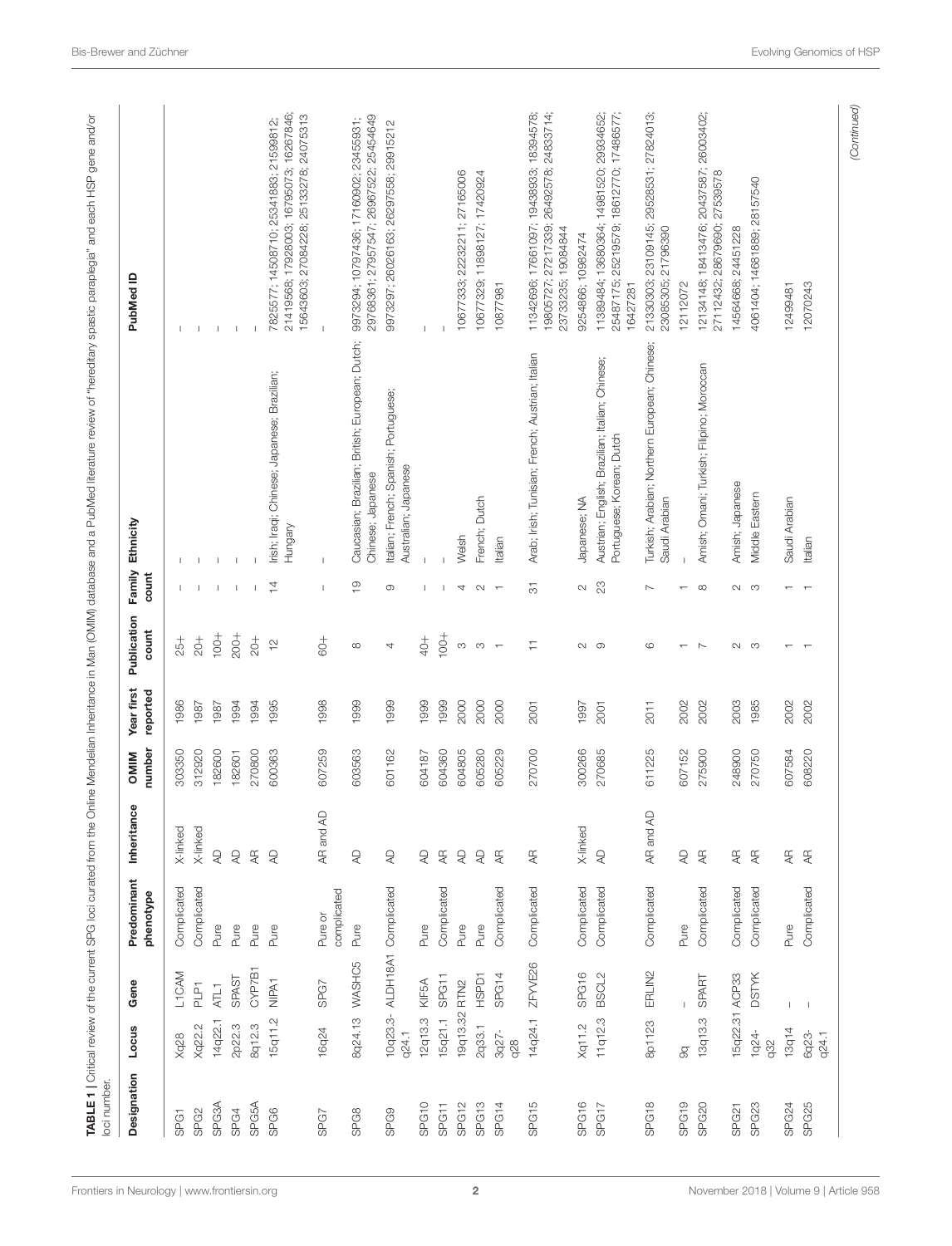| $12p11.1-$<br>$10q22.1-$<br>14q22.1<br>$1p31.1-$<br>2q37.3<br>p21.1<br>q24.1<br>q14<br>SPG26<br>SPG28<br>SPG29<br>SPG30<br>SPG27 |               | phenotype            |                          | number | reported | count                    | count          |                                                                                           |                                                                                                                                                        |
|----------------------------------------------------------------------------------------------------------------------------------|---------------|----------------------|--------------------------|--------|----------|--------------------------|----------------|-------------------------------------------------------------------------------------------|--------------------------------------------------------------------------------------------------------------------------------------------------------|
|                                                                                                                                  |               | B4GALNT1 Complicated | $\overline{\mathcal{A}}$ | 609195 | 2013     | $\sim$                   | $\overline{ }$ | Spanish; Portuguese; Tunisian; Bedouin                                                    | 23746551; 24283893                                                                                                                                     |
|                                                                                                                                  | $\mathbf{I}$  | Complicated          | $\rm \approx$            | 609041 | 2004     |                          |                | French Canadian                                                                           | 15455396                                                                                                                                               |
|                                                                                                                                  | <b>DDHD1</b>  | Pure                 | $\overline{\mathbb{A}}$  | 609340 | 2005     | S                        | 4              | Moroccan; Turkish; French; Japanese                                                       | 23176821; 15786464; 27216551                                                                                                                           |
|                                                                                                                                  | $\mathbb{I}$  | Complicated          | $\mathbb{A}^\mathsf{D}$  | 609727 | 2005     | $\top$                   |                | Scottish                                                                                  | 16130112                                                                                                                                               |
|                                                                                                                                  | KIF1A         | Pure                 | $\mathbb{R}$<br>AR and   | 610357 | 2011     | Ξ                        | 17             | Palestinian; Algerian; Saudi Arabian; Brazilian;<br>Macedonian; Korean; Sicilian; Chinese | 21487076; 22258533; 25585697; 26410750;<br>27034427; 28332297; 28362824; 28834584;<br>28970574; 29159194; 29934652                                     |
| 2p11<br>SPG31                                                                                                                    | REEP1         | Pure                 | $\overline{4}$           | 609139 | 2006     | $\frac{+}{8}$            |                |                                                                                           |                                                                                                                                                        |
| 14q12-<br>q21<br>SPG32                                                                                                           | $\mathbb{I}$  | Complicated          | $\overline{4}$           | 611252 | 2007     | $\overline{\phantom{a}}$ |                | Portuguese                                                                                | 17515546                                                                                                                                               |
| 10q24.2<br>SPG33                                                                                                                 | ZFYVE27       | Pure                 | $\overline{\mathcal{A}}$ | 610244 | 2006     |                          |                | German                                                                                    | 16826525                                                                                                                                               |
| Xq24-<br>925<br>SPG34                                                                                                            |               | Pure                 | X-linked                 | 300750 | 2008     |                          |                | Brazilian                                                                                 | 18463901                                                                                                                                               |
| 16q23.1<br>SPG35                                                                                                                 | FA2H          | Complicated          | $\rm \approx$            | 612319 | 2008     | $\overline{4}$           | 28             | Arab; Omani; Pakistani; Filipino; Chinese;<br>Italian; Turkish                            | 19068277; 20104589; 20853438; 22965561;<br>23745665; 24359114; 24833714;<br>26344562; 27217339; 27316240; 28017243;<br>29376581; 29423566<br>23566484; |
| 12q23-<br>q24<br>SPG36                                                                                                           | $\mathsf I$   | Complicated          | $\mathbb{R}$             | 613096 | 2009     |                          |                | German                                                                                    | 19357379                                                                                                                                               |
| 8p21.1-<br>q13.3<br>SPG37                                                                                                        | SPG37         | Pure                 | $\mathbb{Q}$             | 611945 | 2008     |                          |                | French                                                                                    | 17605047                                                                                                                                               |
| 4p16-<br>$\frac{5}{2}$<br>SPG38                                                                                                  | SPG38         | Complicated          | $\mathbb{R}$             | 612335 | 2008     |                          |                | Italian                                                                                   | 18401025                                                                                                                                               |
| 19p13.2<br>SPG39                                                                                                                 | PNPLA6        | Complicated          | $\rm \approx$            | 612020 | 2008     | S                        | $\supseteq$    | Ashkenazi Jewish; German; Japanese;<br>Brazilian                                          | 18313024; 24355708; 23733235; 25631098;<br>29248984                                                                                                    |
| p11.2<br>SPG41                                                                                                                   | 11p14.1-SPG41 | Pure                 | $\mathbb{R}$             | 613364 | 2008     |                          |                | Chinese                                                                                   | 18364116                                                                                                                                               |
| 3q25.31<br>SPG42                                                                                                                 | SLC33A1       | Pure                 | $\mathsf{R}$             | 612539 | 2008     |                          |                | Chinese                                                                                   | 19061983                                                                                                                                               |
| 19q12<br>SPG43                                                                                                                   |               | C19ORF12 Complicated | $\overline{\mathcal{A}}$ | 615043 | 2013     |                          |                | Malian                                                                                    | 23857908                                                                                                                                               |
| 1q42.13<br>SPG44                                                                                                                 | GJC2          | Complicated          | $\overline{\mathcal{A}}$ | 613206 | 2009     |                          |                | Italian                                                                                   | 19056803                                                                                                                                               |
| 10q24.3-<br>q25.1<br>SPG45                                                                                                       | NT5C2         | Complicated          | $\overline{A}$           | 613162 | 2009     | S                        | $\sim$         | Turkish; Qatari                                                                           | 19415352; 24482476; 28327087                                                                                                                           |
| 9p13.3<br>SPG46                                                                                                                  | GBA2          | Complicated          | $\overline{\mathcal{A}}$ | 614409 | 2013     | G                        | $\frac{1}{2}$  | Tunisian; Cypriot; Chinese                                                                | 23332916; 23332917; 24252062; 29524657;<br>27553021; 24337409                                                                                          |
| 1p13.2<br>SPG47                                                                                                                  | AP4B1         | Complicated          | Æ                        | 614066 | 2011     | $\overline{\phantom{a}}$ | $\frac{1}{2}$  | Israeli; Arab; Turkish; African American                                                  | 24781758; 22290197; 24700674; 24781758;<br>29193663; 27625858; 25693842                                                                                |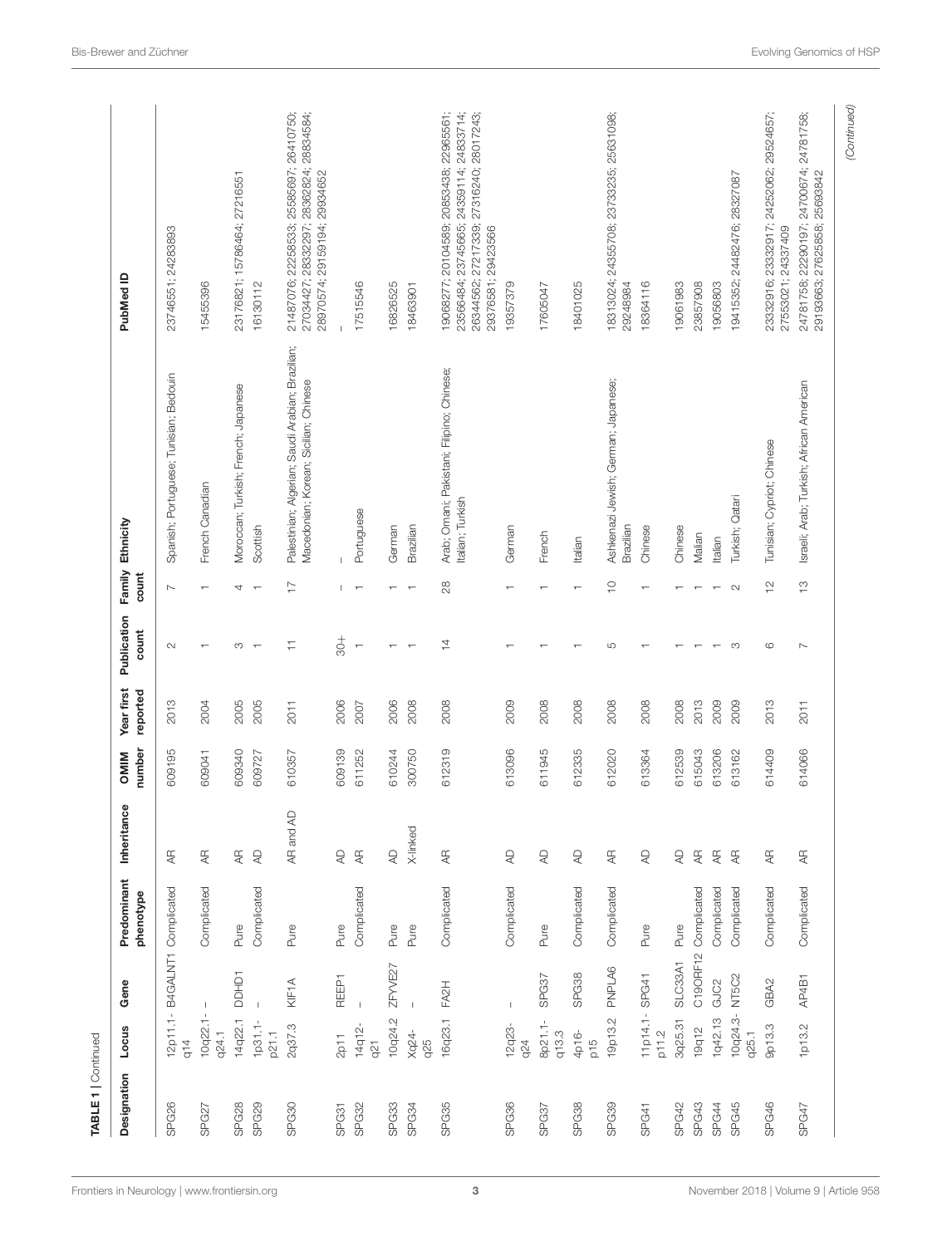| <b>TABLE 1</b>   Continued |           |                   |                               |                |                                                                                                                                                                                                                                                                                                                                                                                  |                        |                      |        |                                                                            |                                                               |
|----------------------------|-----------|-------------------|-------------------------------|----------------|----------------------------------------------------------------------------------------------------------------------------------------------------------------------------------------------------------------------------------------------------------------------------------------------------------------------------------------------------------------------------------|------------------------|----------------------|--------|----------------------------------------------------------------------------|---------------------------------------------------------------|
| Designation                | Locus     | Gene              | Predominant<br>phenotype      | Inheritance    | number<br><b>OMIN</b>                                                                                                                                                                                                                                                                                                                                                            | Year first<br>reported | Publication<br>count | count  | Family Ethnicity                                                           | PubMed ID                                                     |
| SPG48                      | 7p22.1    | AP521             | Pure                          | Æ              | 613647                                                                                                                                                                                                                                                                                                                                                                           | 2010                   | ო                    | 4      | French; Moroccan                                                           | 20613862; 24833714; 26085577                                  |
| SPG49                      |           | 14q32.31 TECPR2   | Complicated                   | Æ              | 615031                                                                                                                                                                                                                                                                                                                                                                           | 2012                   | co                   | S      | Jewish Bukharian                                                           | 23176824; 25590979; 27406698                                  |
| SPG50                      | 7q22.1    | AP4M1             | Complicated                   | $\overline{4}$ | 612936                                                                                                                                                                                                                                                                                                                                                                           | 2009                   | 4                    | 5      | Moroccan; Turkish; Greek                                                   | 19559397; 21937992; 24700674; 29096665                        |
| SPG51                      | 15q21.2   | AP4E1             | Complicated                   | $rac{1}{4}$    | 613744                                                                                                                                                                                                                                                                                                                                                                           | 2011                   | 4                    | 4      | Palestinian; Syrian; Moroccan                                              | 20972249; 21620353; 21937992; 23472171                        |
| SPG52                      | 14q12     | AP4S1             | Complicated                   | $rac{1}{4}$    | 614067                                                                                                                                                                                                                                                                                                                                                                           | 2011                   | m                    | 5      | Syrian; Caucasian; Albanian; Italian                                       | 21620353; 25552650; 27444738                                  |
| SPG53                      | 8p22      | VPS37A            | Complicated                   | $\overline{4}$ | 614898                                                                                                                                                                                                                                                                                                                                                                           | 2012                   |                      | $\sim$ | Arab                                                                       | 22717650                                                      |
| <b>SPG54</b>               | 8p11.23   | DDHD <sub>2</sub> | Complicated                   | Æ              | 615033                                                                                                                                                                                                                                                                                                                                                                           | 2012                   | 4                    | တ      | Dutch; Canadian; Omani; Iranian                                            | 23176823; 23486545; 24482476; 27679996                        |
| SPG55                      |           |                   | 12q24.31 C12ORF65 Complicated | $rac{1}{4}$    | 615035                                                                                                                                                                                                                                                                                                                                                                           | 2012                   | m                    | S      | Japanese; Indian                                                           | 24080142; 24198383; 23188110                                  |
| SPG56                      | 4q25      | CYP2U1            | Complicated                   | $\overline{4}$ | 615030                                                                                                                                                                                                                                                                                                                                                                           | 2012                   | c                    | ာ      | Saudi Arabian; Southern Italian; Iranian;<br>Japanese; Turkish; Italian    | 23176821; 24337409; 26936192; 27292318;<br>28725025; 29034544 |
| SPG57                      | 3q12.2    | TFG               | Complicated                   | Æ              | 615658                                                                                                                                                                                                                                                                                                                                                                           | 2013                   | LO                   | ဖ      | Indian; Italian; Pakistan; Sudanese; British<br>Pakistani; northern Indian | 23479643; 29971521; 28124177; 27601211<br>27492651            |
| SPG58                      | 17p13.2   | KIF1C             | Complicated                   | Q<br>AR and    | $\begin{array}{c} \rule{0pt}{2.5ex} \rule{0pt}{2.5ex} \rule{0pt}{2.5ex} \rule{0pt}{2.5ex} \rule{0pt}{2.5ex} \rule{0pt}{2.5ex} \rule{0pt}{2.5ex} \rule{0pt}{2.5ex} \rule{0pt}{2.5ex} \rule{0pt}{2.5ex} \rule{0pt}{2.5ex} \rule{0pt}{2.5ex} \rule{0pt}{2.5ex} \rule{0pt}{2.5ex} \rule{0pt}{2.5ex} \rule{0pt}{2.5ex} \rule{0pt}{2.5ex} \rule{0pt}{2.5ex} \rule{0pt}{2.5ex} \rule{0$ | 2014                   | m                    | ဖ      | Palestinian; Moroccan; Turkish                                             | 24319291; 24482476; 29544888                                  |
| SPG61                      | 16p12.3   | ARL6IP1           | Complicated                   | $\overline{4}$ | 615685                                                                                                                                                                                                                                                                                                                                                                           | 2014                   |                      |        |                                                                            | 24482476                                                      |
| SPG62                      | 10q24.3   | ERLIN'I           | Complicated                   | Æ              | 615681                                                                                                                                                                                                                                                                                                                                                                           | 2014                   |                      | m      |                                                                            | 24482476                                                      |
| SPG63                      | 1p13.3    | AMPD <sub>2</sub> | Complicated                   | Æ              | 615686                                                                                                                                                                                                                                                                                                                                                                           | 2014                   |                      |        |                                                                            | 24482476                                                      |
| SPG64                      | 10q24.1   | ENTPD1            | Complicated                   | $\frac{1}{4}$  | 615683                                                                                                                                                                                                                                                                                                                                                                           | 2014                   |                      |        |                                                                            | 24482476                                                      |
| SPG72                      | 5q31.2    | REEP <sub>2</sub> | Pure                          | <b>AR/AD</b>   | 615625                                                                                                                                                                                                                                                                                                                                                                           | 2014                   |                      | m      | I<br>French; Portuguese;                                                   | 24388663;28491902                                             |
| SPG73                      |           | 19q13.33 CPT1C    | Pure                          | $\overline{A}$ | 616282                                                                                                                                                                                                                                                                                                                                                                           | 2015                   |                      |        |                                                                            | 25751282                                                      |
| SPG74                      | $1$ q42.1 | <b>IBA57</b>      | Complicated                   | Æ              | 616451                                                                                                                                                                                                                                                                                                                                                                           | 2015                   |                      |        | Arab                                                                       | 25609768                                                      |
| <b>SPG75</b>               | 19q13.1   | MAG               | Complicated                   | Æ              | 616680                                                                                                                                                                                                                                                                                                                                                                           | 2014                   |                      | $\sim$ | Pakistani; -                                                               | 26179919; 24482476                                            |
| <b>SPG76</b>               | 11q13.1   | CAPN1             | Complicated                   | $\overline{4}$ | 616907                                                                                                                                                                                                                                                                                                                                                                           | 2016                   |                      | σ.     | Moroccan; Utah; Irish; Italian                                             | 27153400; 29678961; 27320912; 28566166                        |
| SPG77                      | 6p25.1    | FARS <sub>2</sub> | Pure                          | $\frac{1}{4}$  | 617046                                                                                                                                                                                                                                                                                                                                                                           | 2015                   | m                    | ₹      | Chinese; European                                                          | 25851414; 26553276; 29126765                                  |
| SPG78                      | 1p36.1    | ATP13A2           | Complicated                   | $rac{1}{4}$    | 617225                                                                                                                                                                                                                                                                                                                                                                           | 2016                   | $\scriptstyle\sim$   | 4      | Pakistani; Bulgarian                                                       | 27217339; 28137957                                            |
| SPG79                      | 4p13      | UCHL1             | Complicated                   | Æ              | 615491                                                                                                                                                                                                                                                                                                                                                                           | 2013                   | co                   | S      | Turkish; Norwegian; Indian                                                 | 23359680; 28007905; 29735986                                  |
|                            |           |                   |                               |                |                                                                                                                                                                                                                                                                                                                                                                                  |                        |                      |        |                                                                            |                                                               |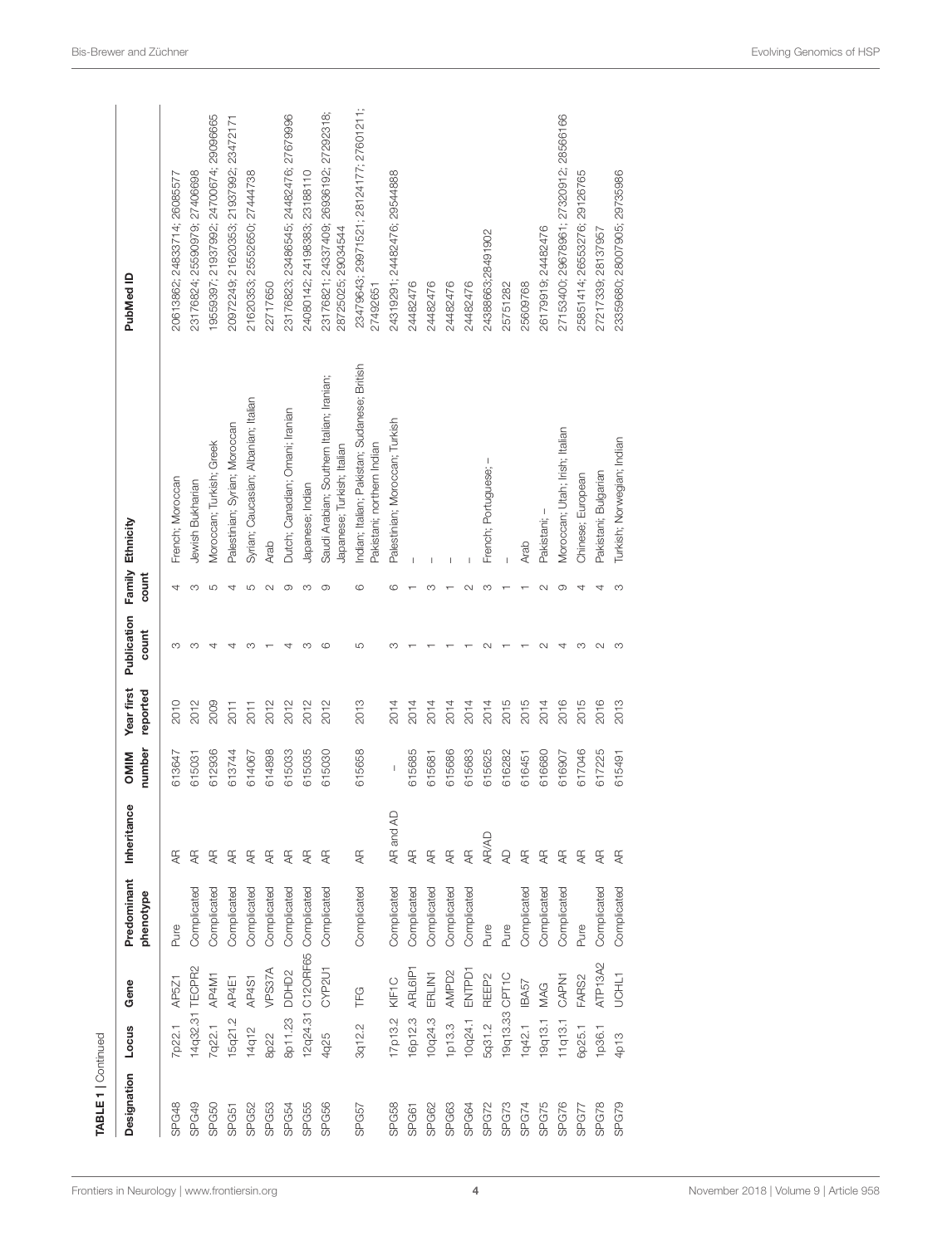follow-on papers is typically low; for example, the original REEP2 publication had 2 families with a follow-on of a single family [\(6,](#page-8-5) [7\)](#page-8-6). Furthermore, a large number of recent SPG loci are supported by a single publication only (**[Table 1](#page-1-0)**). This has led to the concern that we are in an asymptotic situation where, even with many new genes, the diagnostic yield may not get close to 100%. This potential gap in heritability is observed in other rare disorders as well and might be referred to as "dark matter" of clinical genomics. This review will focus on potential causes and efforts to overcome these challenges.

# THE "DARK MATTER" OF CLINICAL GENOMICS

It is usually assumed that HSP is caused by Mendelian mechanisms and that eventually nearly all patients will receive a single-gene diagnosis. However, this is not necessarily true. Related disorders illustrate a diverse situation: inherited neuropathies (Charcot-Marie-Tooth disease, CMT) are also highly heterogeneous Mendelian disorders whereas amyotrophic lateral sclerosis (ALS) is largely not explained by Mendelian genes. The proportion of Mendelian genes is even lower in late onset neurodegenerative diseases, such as Parkinson and Alzheimer disease.

The reported diagnostic yield for exome sequencing in the general clinical setting ranges from 25 to 50% [\(8,](#page-8-7) [9\)](#page-8-8). In hereditary spastic paraplegias, Schüle et al. identified a molecular diagnosis in 46% of families (240/519 families), despite extensive wholeexome sequencing efforts, with low success in simplex families (28%) [\(2\)](#page-8-1). Similarly, a 20% diagnostic yield was reported in a cohort of 98 previously unsolved HSP families analyzed by a custom sequencing panel of 70 HSP and HSP-related genes [\(10\)](#page-8-9).

While the genetics of certain neurodegenerative diseases are deemed "complex," the field, thus far, has not applied similar models of inheritance to HSP. We believe that it is too early to tell whether non-Mendelian effects have a major contribution to HSP. There are a number of valid pro-Mendelian hypotheses as to how to close the diagnostic gap, and the coming years will allow us to test these ideas (**[Figure 1](#page-5-0)**). These include non-coding regions of the genome, unorthodox types of mutations (such as repeat expansions) and digenic inheritance models. However, the search for risk genes and alleles will likely contribute to the understanding of HSP in multiple ways, from exploring oligogenic causation, gene/environment interactions, and phenotype modifying genes; thus, expanding the inheritance models in HSP.

# THE CONTINUED SEARCH FOR MENDELIAN CAUSES

Systematic reanalysis of unresolved clinical exomes can reveal causative variants that were not prioritized in the initial analysis and increase the diagnostic yield; however, the search should ideally be expanded beyond mutations in the protein-coding regions [\(11\)](#page-8-10). Full exploration of the noncoding space will require whole-genome sequencing; however, fortunately, the untranslated regions and regions adjacent to exons are typically covered by whole-exome sequencing. Though sparse annotation poses considerable challenges in interpreting these variants, Minnerop et al. found deep intronic mutations in POLR3A to be a frequent cause of HSP and cerebellar ataxia. After identifying intronic variants in a single recessive spastic ataxia family, the authors screened a cohort of 618 cases. They found that compound heterozygous POLR3A mutations accounted for ∼3.1% of genetically unclassified autosomal recessive and sporadic index cases. Over 80% of these cases shared the same deep-intronic mutation which activates a cryptic splice site. This study nicely demonstrates the potential held within the non-coding genome.

As the limitation of non-coding coverage is overcome by whole-genome sequencing, the clinical and functional interpretation of variants will remain a challenge. Recently, the complementation of genetic sequencing with transcriptome sequencing (RNA-seq) has successfully improved the diagnostic yield in Mendelian disorders [\(12,](#page-8-11) [13\)](#page-8-12). RNA-seq adds a functional layer to help prioritize genes and variants by providing information about aberrant splicing, abnormal gene expression levels, and extreme cases of mono-allelic expression [\(13\)](#page-8-12). Since gene expression and mRNA isoforms vary widely across tissues, sequencing disease-relevant tissue is critical to the potential value with this approach [\(12\)](#page-8-11). Due to the difficulties in obtaining the disease-relevant tissue, transcriptome sequencing may have limited potential in HSP. However, the recent mapping of the axonal transcriptome from induced pluripotent stem cell derived motor neurons may provide an avenue to overcoming this challenge [\(14\)](#page-8-13).

Another contributor of genome variability that could help resolve the diagnostic gap is structural variation, including copy number variations, translocations, and inversions [\(15\)](#page-8-14). Copy number variations (CNVs), in particular, are known to play an important role in HSPs, causing 8%-41% of SPG4 due to the Alu genomic architecture of SPAST [\(16–](#page-8-15)[19\)](#page-9-0). Screening of approximately 600 independent HSP cases over a 5-year period in ATL1, SPAST, NIPA1, SPG7, and REEP1 has detected numerous deletions [\(20\)](#page-9-1). Recently, a complex homozygous 4 kb deletion/20-bp insertion that removes the last two exons and part of the 3′UTR was identified in DSTYK [\(21\)](#page-9-2). These studies exemplify the relevance of structural variation in HSPs. However, major challenges still exist that hinder full exploration of these mutations. Since CNVs are also a large source of normal variation and their pathogenic potential can depend on genetic ancestry and environmental factors, determining whether a CNV is benign or pathogenic remains a considerable clinical challenge [\(15,](#page-8-14) [22\)](#page-9-3). Additionally, CNV detection from whole-exome sequencing remains immature and unstable, as indicated by the low concordance between CNV variant callers [\(23\)](#page-9-4). Another popular method for CNV detection is highresolution microarray, which is commonly used in clinical cytogenetics where sequencing based analysis can overwhelm a typical laboratory's workflow [\(24\)](#page-9-5). Though research laboratories largely rely on NGS, the additional high-resolution microarrays may lead to diagnoses in cases with suspected CNV. Improved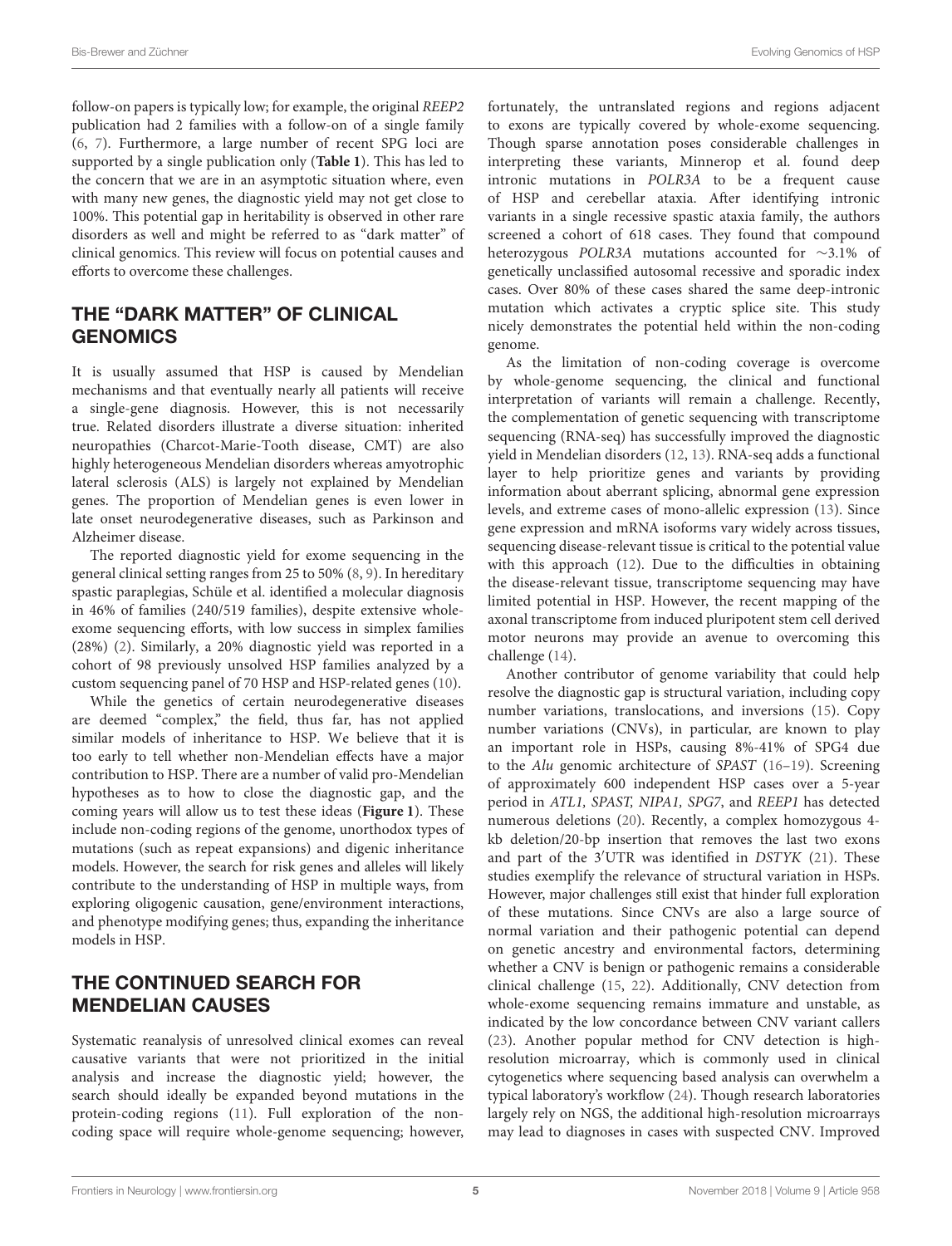

<span id="page-5-0"></span>sequencing technology and structural variation interpretation and detection will resolve more HSP families in the future.

# UNDERAPPRECIATED RARE GENOMIC MECHANISMS

Standard clinical genomic analysis focuses on typical modes of inheritance, such as autosomal dominant, autosomal recessive, and X-linked, while unusual inheritance modes are often ignored. Inclusion of these "genomic" mechanisms in analysis pipelines, for example genomic imprinting, repeat expansions, and uniparental disomy, can lead to successful identification of overlooked molecular diagnoses.

Uniparental isodisomy is particularly relevant to HSPs as this mechanism has been observed in two autosomal recessive spastic ataxia of Charlevoix-Saguenay (ARSACS) cases, one SPG18 case, and four SPG35 cases [\(25–](#page-9-6)[27\)](#page-9-7). Uniparental isodisomy is the inheritance of both chromosomes from the same parent, resulting from errors in meiosis and/or mitosis [\(28\)](#page-9-8). Isodisomic events generate regions of homozygosity in the offspring, allowing for the inheritance of a homozygous variant from one heterozygous carrier-parent [\(29\)](#page-9-9). During trios analysis, these homozygous variants are usually discarded as sequencing errors since only one parent is a carrier. The occurrence of uniparental isodisomy can be inferred from very long regions of homozygosity that are isolated to a single chromosome; therefore, uniparental isodisomy detection can be incorporated into a standard whole-exome pipeline by modifying existing methods for long regions of homozygosity [\(30,](#page-9-10) [31\)](#page-9-11). The high number of SPG35 cases resulting from UPD suggests that this may be a frequent genetic mechanism for FA2H homozygous mutations in non-consanguineous families [\(27\)](#page-9-7). Uniparental isodisomy is important to detect because of its impact on molecular diagnosis and recurrence risk in families.

The awareness of the genetic overlap between HSPs and spinocerebellar ataxias (SCAs) has increased as the number of loci causing both diseases expands; however, the overlap of HSP and SCA caused by triplet-repeat expansions is less emphasized [\(32\)](#page-9-12). Bettencourt et al. reviewed the literature of triplet-repeat expansions mimicking spastic paraplegias: expansions have been observed at the ATXN1, ATXN2, ATXN3, ATXN7, ATN1, and FXN loci [\(32\)](#page-9-12). The authors recommend incorporating tripletrepeat ataxia analysis into diagnostic algorithms, especially ATXN3 in autosomal dominant complicated HSP and FXN in autosomal recessive or sporadic spastic paraplegias [\(32\)](#page-9-12). It is conceivable that additional, yet to be identified, coding and non-coding repeat expansion loci cause HSP.

## BEYOND MENDELIAN INHERITANCE

Based on the assumption of fully penetrant alleles, traditional Mendelian disease analysis focuses on the rare DNA variation that segregates within a family. However, these locus-specific family studies treat Mendelian traits as distinct entities and disregard a more comprehensive genetic model for human disease in which variants of varying effect size as well as environmental influences contribute to disease [\(33\)](#page-9-13). The challenge is the unexpected large amount of variation in the human genome on a population level, where >99% of all variants show a minor allele frequency of  $\langle 1\% (34)$  $\langle 1\% (34)$ . Since many of these variants are without phenotypic consequence, some certainly are very harmful, and a considerable number must have effect sizes that are below the threshold of a Mendelian gene but contribute significantly to phenotypic expression. Identification of strong effect sizes in the background of mostly minor effects is the next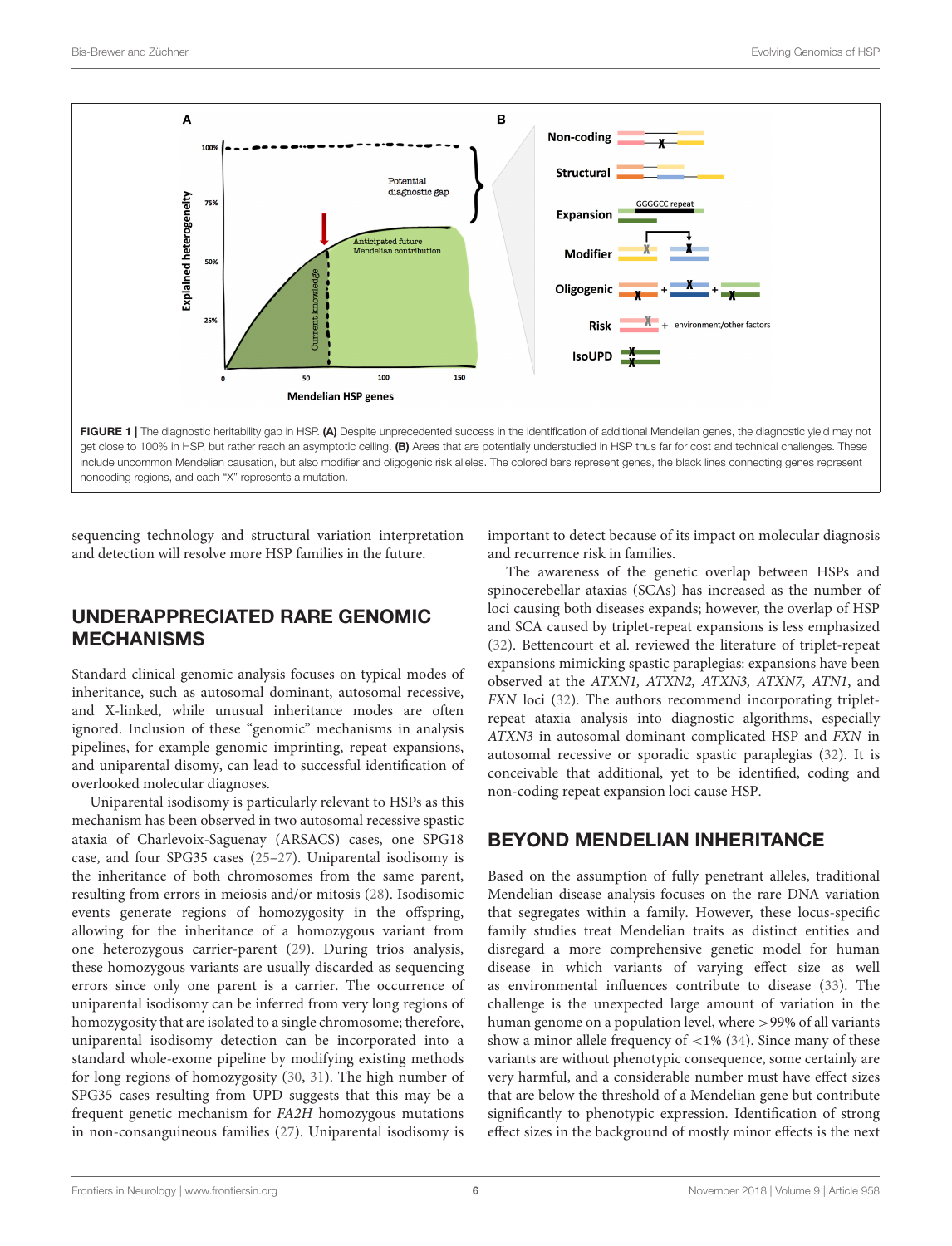big challenge in human genetics. Recent method developments in statistical genetics allow for unbiased genome-wide screens for non-Mendelian alleles, and surprisingly, are able to re-identify bona fide Mendelian genes as well [\(35\)](#page-9-15). The application to HSP genomics will eventually generate a more complete genetic architecture of the disease.

#### Reduced Penetrant and Risk Alleles

Contrary to general expectations for HSP families, asymptomatic carriers are not infrequent, in which case, the genotype is said to be incompletely penetrant [\(36,](#page-9-16) [37\)](#page-9-17). Reduced and age-dependent penetrance is a diagnostically challenging situation observed in autosomal dominant HSPs, especially SPG3A, which can lead to misinterpretation of inheritance patterns due to asymptomatic carriers and exclusion of the disease-causing allele [\(38–](#page-9-18)[40\)](#page-9-19). Additionally, sex-dependent penetrance is suspected in SPAST and ATL1 based on the excess of affected males [\(41\)](#page-9-20). Incomplete penetrance can also manifest in autosomal recessive disorders when the primary mutation leads to varying phenotypic effects depending on the secondary mutation [\(36\)](#page-9-16). For example, novel compound heterozygous mutations in SPG11 let to an atypical late onset and mild form of SPG11 [\(42\)](#page-9-21).

To distinguish reduced-penetrance alleles, which have caused HSP in at least some individuals under a Mendelian trait, risk alleles have been defined as variants with smaller effect sizes that are part of a multifactorial model of disease causation [\(36\)](#page-9-16). However, since the possibility of risk alleles is only recently recognized in rare Mendelian disease, the line between penetrance and risk is often blurred. In this context, risk alleles more broadly refer to rare variants that may lead to a less severe, later-onset form of disease or contribute to an individual's susceptibility to disease, likely through an oligogenic model. For example, heterozygous mutations in SPG7 were identified as a potential susceptibility factor for late-onset neurodegenerative disorder [\(43\)](#page-9-22). Similarly, heterozygous mutations in MME were recently shown to predispose carriers to late-onset axonal neuropathy [\(44\)](#page-9-23). In MME, the comparison of the "rare variant load" of missense and loss of function changes in late-onset CMT to the general population showed a significant enrichment of such variation [\(44\)](#page-9-23).

Systematic identification of rare variant associations are usually limited by low statistical power unless sample sizes or variant effect sizes are very large [\(45\)](#page-9-24). To illustrate, >60,000 cases (and an equal number of controls) would be necessary to detect a disease association for a rare variant (0.1% frequency) with an odds ratio of 2.0 for a disease with a 5% population prevalence [\(45\)](#page-9-24). Fortunately, powerful study designs can alleviate the sample size requirement to more reasonable numbers [\(46\)](#page-9-25). One approach that can be explored in HSPs is the genebased variant burden test which collapses the number of minor alleles into one genetic score (gene), thus reducing multiple testing and increasing power [\(45,](#page-9-24) [47\)](#page-9-26). One successful example of this approach was the identification of a new ALS gene, TBK1, in 2,869 sporadic ALS patients [\(35\)](#page-9-15). Remarkably, other known ALS genes showed strong associations, indicating that additional variation in known familial ALS genes also contribute to sporadic ALS forms [\(35\)](#page-9-15). The rare variant association studies are particularly useful for identifying risk genes and novel gene associations.

#### Modifier Alleles

An increasing number of exceptions to the fundamental "one gene, one phenotype" paradigm are being published across Mendelian phenotypes [\(48\)](#page-9-27). The oversimplified view that phenotypic expression, even for classically monogenic disorders, is driven exclusively by mutations at a single locus is being replaced by the concept of genetic modification [\(49\)](#page-9-28). Though several types of genetic modification are possible, the simple definition is the effect of one allele on the phenotypic outcome of a second allele [\(49\)](#page-9-28). If the primary allele is sufficient to cause disease, then the secondary allele is a "modifier" that modulates phenotypic expression, such as disease severity or progression.

Given the high clinical variability observed across HSP patients, genetic modification of the primary allele was anticipated. Over a decade ago, intragenic polymorphisms were suggested to modify the age at onset of SPAST mutations [\(50,](#page-9-29) [51\)](#page-9-30). More recently, SPAST deletions spanning the adjacent DPY30 gene were shown to have significantly reduced age at onset [\(52\)](#page-9-31). Furthermore, in a study of a large Cuban spinocerebellar ataxia type 2 (SCA2) cohort, 33% of the residual age at onset variance was attributed to genetic modifiers [\(53\)](#page-9-32). Examples of genetic modifiers from related Mendelian disorders exist in the literature; for instance, a polymorphism in miR-149 was recently associated with onset age and severity in Charcot-Marie-Tooth disease type 1A (CMT1A) [\(54\)](#page-9-33).

Another study design that increases the statistical power for association testing of rare variants is the extreme phenotype sampling (EPS) approach [\(46\)](#page-9-25). Based on the assumption that rare causal variants are more likely found in the extremes of a quantitative trait such as age of onset or severity of a symptom, EPS can increase the power to detect rare variants over random sampling [\(46\)](#page-9-25). For example, Emond et al. utilized an extreme phenotype sampling approach to identify an association between rare coding variants in DCTN4 and time to first Pseudomonas infection (measure of cystic fibrosis severity) [\(47,](#page-9-26) [55\)](#page-9-34). Additionally, Tao et al. identified SIPA1L2 as a genetic modifier of muscle strength impairment in CMT1A. In vitro knock down of SIPA1L2 in Schwannoma cells lead to a significant reduction in PMP22 expression, offering a potential pathway for therapeutic strategies [\(56\)](#page-9-35). Application of EPS to an HSP cohort may also reveal modifier alleles that contribute to disease.

## Oligogenic Inheritance

Digenic or oligogenic inheritance refers to instances when one primary allele is insufficient to cause disease, instead requiring the combined consequence of multiple alleles [\(49\)](#page-9-28). Evidence of oligogenic inheritance has emerged in other neurological disorders. In both sporadic and familial amyotrophic lateral sclerosis (ALS) cases, patients harboring two or more rare variants had lower survival or earlier age at onset, suggesting that the combined effect of rare variants affects ALS development and progression [\(57](#page-10-0)[–59\)](#page-10-1). Similarly, over 30% of Parkinson's disease (PD) patients carried additional rare variants in Mendelian PD genes and had younger ages at onset [\(60\)](#page-10-2). An increased rare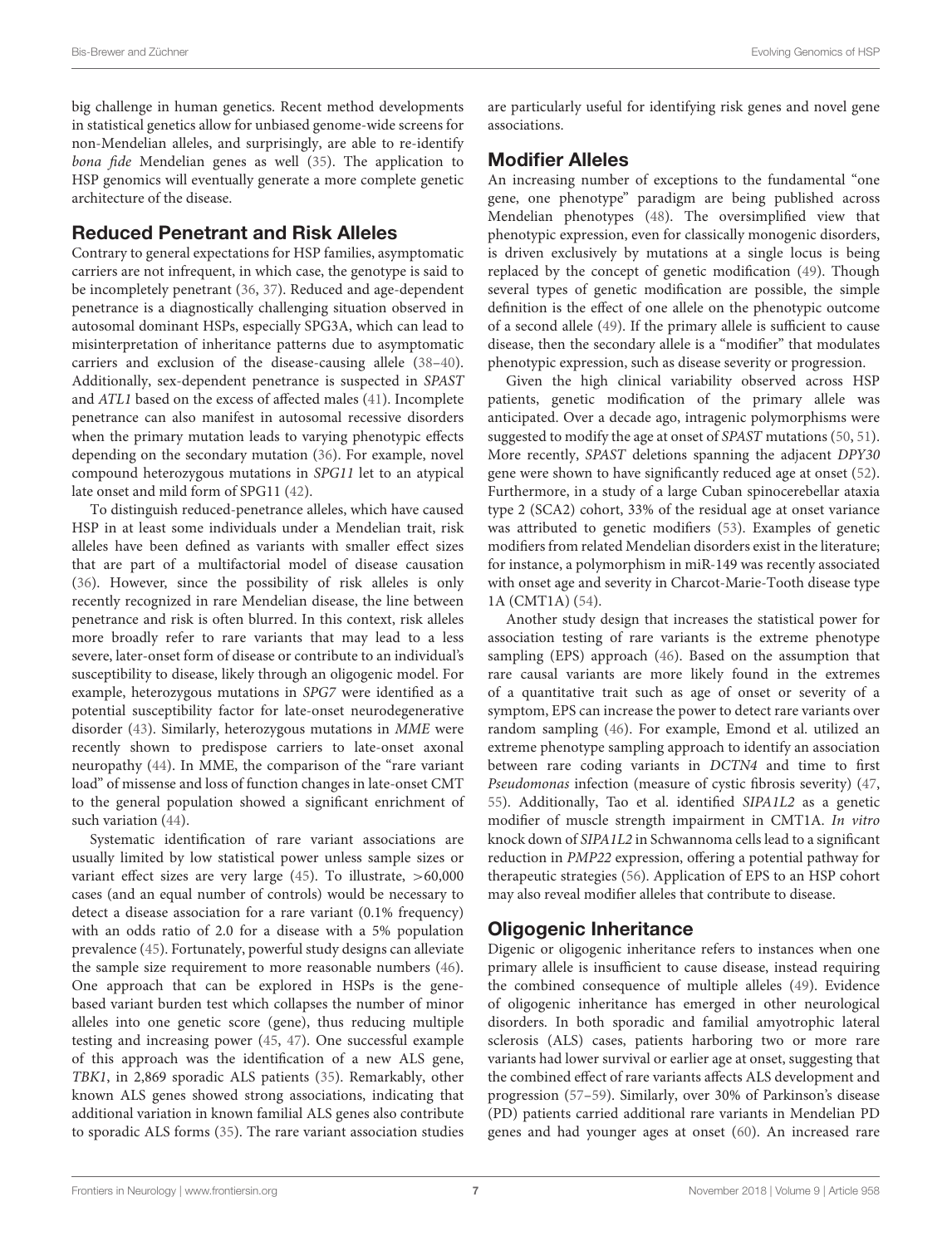variant burden was also observed in two cohorts of inherited neuropathy cases, which was followed up in vivo zebrafish experiments [\(61\)](#page-10-3). In zebrafish, more severe phenotypic outcomes were observed as a consequence of increased mutational burden in neuropathy genes, consistent with a positive genetic interaction mechanism of oligogenic inheritance [\(61\)](#page-10-3).

Demonstrating oligogenic inheritance from family studies is challenging without experimental models. However, one trending approach to assessing oligogenic inheritance—which has been explored in Parkinson, ALS, Frontotemporal Dementia, Congenital Hypothyroidism, Inherited Neuropathy, and more is to evaluate the mutational burden across known disease genes through Fisher's exact test or logistic regression [\(60–](#page-10-2) [64\)](#page-10-4). However, caution should be used with this approach as Koegh et al. warns that systematic bias can lead to the apparent enrichment of "oligogenic" variants in familial cases and controlling such bias is essential for investigating an oligogenic role in neurodegenerative diseases [\(65\)](#page-10-5).

# CONNECTING THE MANY LOCI: A NETWORK BIOLOGY APPROACH

Though the high amount of locus heterogeneity present in HSPs complicates clinical diagnosis, it does provide an opportunity to study the overarching biological pathways through analysis of molecular networks. Genes and their products form complex networks within cells that are governed by specific laws and principles [\(66\)](#page-10-6). These complex networks model the non-linear genotype-phenotype relationships observed in HSPs, such as incomplete penetrance and epistasis, that deviate from the "one gene, one phenotype" principle [\(66,](#page-10-6) [67\)](#page-10-7). Functionally related proteins interact with each other to accomplish similar biological mechanisms, thus forming cellular pathways [\(66\)](#page-10-6). Network medicine capitalizes on these interactions and hypothesizes that perturbation of a single gene product will propagate along the entire network [\(68\)](#page-10-8). The interactions between a set of disease-causing genes can be summarized into a disease module for further study [\(69\)](#page-10-9). A disease module can be analyzed for differences in complete loss of gene products vs. interaction-specific perturbations, global relationships to other human diseases, novel candidate disease genes, and emerging biological pathways [\(68,](#page-10-8) [70](#page-10-10)[–73\)](#page-10-11). Novarino et al. combined exome sequencing with network analysis to summarize a global view of HSP [\(74\)](#page-10-12). A HSPome was created from previously published HSP seed genes and candidate genes from whole exome sequencing. From the HSPome, they extracted subnetworks of functionally related proteins that form pathological modules, including ERassociated degradation, endosomal and membrane-trafficking, and purine nucleotide metabolism. Three candidate genes arose from the HSPome that were found to be mutated in HSP patients. Lastly, the authors discovered the HSP seed genes were significantly overlapping with amyotrophic lateral sclerosis, Alzheimer's disease, and Parkinson's disease, while no overlap was observed between HSP and neurodevelopmental disorders nor non-neurological disorders [\(74\)](#page-10-12). Recently, the relationship between the inherited axonopathies, HSP and Charcot-Marie-Tooth 2 (CMT2), was explored through a network analysis of protein-protein interactions. The HSP disease module was found to significantly overlap both the CMT2 and hereditary ataxia modules. Pathway analysis revealed ribosomal protein and viral infection response pathways [\(75\)](#page-10-13). With the rapid pace of gene discovery in HSPs, network analysis will continue to be a powerful approach for deciphering the complex interactions underlying the phenotype.

# OVERCOMING THE PHENOTYPIC DIVIDE

Historically, many movement disorders, including HSPs, have been clinicogenetically classified based on the predominant phenotype of the first gene locus [\(76\)](#page-10-14). These classification systems have similar shortcomings, including erroneously assigned loci, duplicated loci, missing loci, and unconfirmed loci [\(76,](#page-10-14) [77\)](#page-10-15). Furthermore, these classification systems suggest that HSPs are a distinct and isolated disorder, when in fact HSPs exist on a spectrum between inherited ataxias and axonal Charcot-Marie-Tooth disease (CMT2) [\(76,](#page-10-14) [78\)](#page-10-16). Not only do these disorders share clinical symptoms, such as prominent lower extremity spasticity, but they can also be caused by mutations within the same genes [\(76,](#page-10-14) [78,](#page-10-16) [79\)](#page-10-17). Next-generation sequencing greatly facilitated the appreciation of these genetic overlaps by providing an unbiased approach that broke through the prior clinical and diagnostic preconceptions [\(76\)](#page-10-14). Phenotypic expansions continue to blur the lines drawn in neurological disorders; for example, HSP was recently associated to PLA2G6, the causative gene underlying heterogeneous PLA2G6-associated neurodegeneration (PLAN) [\(80\)](#page-10-18). Additionally, KIF5A, known to cause both HSP and CMT2, contains a C-terminal hotspot of mutations that can cause a classical amyotrophic lateral sclerosis phenotype [\(81\)](#page-10-19). Furthermore, mutations in ATP13A2, originally linked to a rare form of juvenile-onset atypical Parkinson disease (Kufor-Rakeb syndrome), are now also associated with neurodegeneration with brain iron accumulation, neuronal ceroid lipofuscinosis, and most recently, complicated HSP [\(82–](#page-10-20) [84\)](#page-10-21). Awareness and consideration of phenotypic expansions will be essential for both individual genetic diagnoses as well as revealing common pathways underlying neurodegeneration [\(80\)](#page-10-18). As the phenotypic spectrum broadens across the neurologic community, these historical classifications are being reconsidered [\(78\)](#page-10-16). To address this issue, Synofzik and Schüle have proposed a mechanism based classification system for the ataxia-spasticity spectrum, based on unbiased modular phenotyping, that captures nuanced phenotypic expression, opens ataxia and spasticity to a multisystem neuronal dysfunction, and help to prioritize research on shared pathways [\(76\)](#page-10-14).

# THE NECESSITY OF DATA AGGREGATION AND COLLABORATION

The above-mentioned approaches increasingly require larger datasets which contradicts, of course, the low prevalence of rare disease. This requirement exceeds what single labs have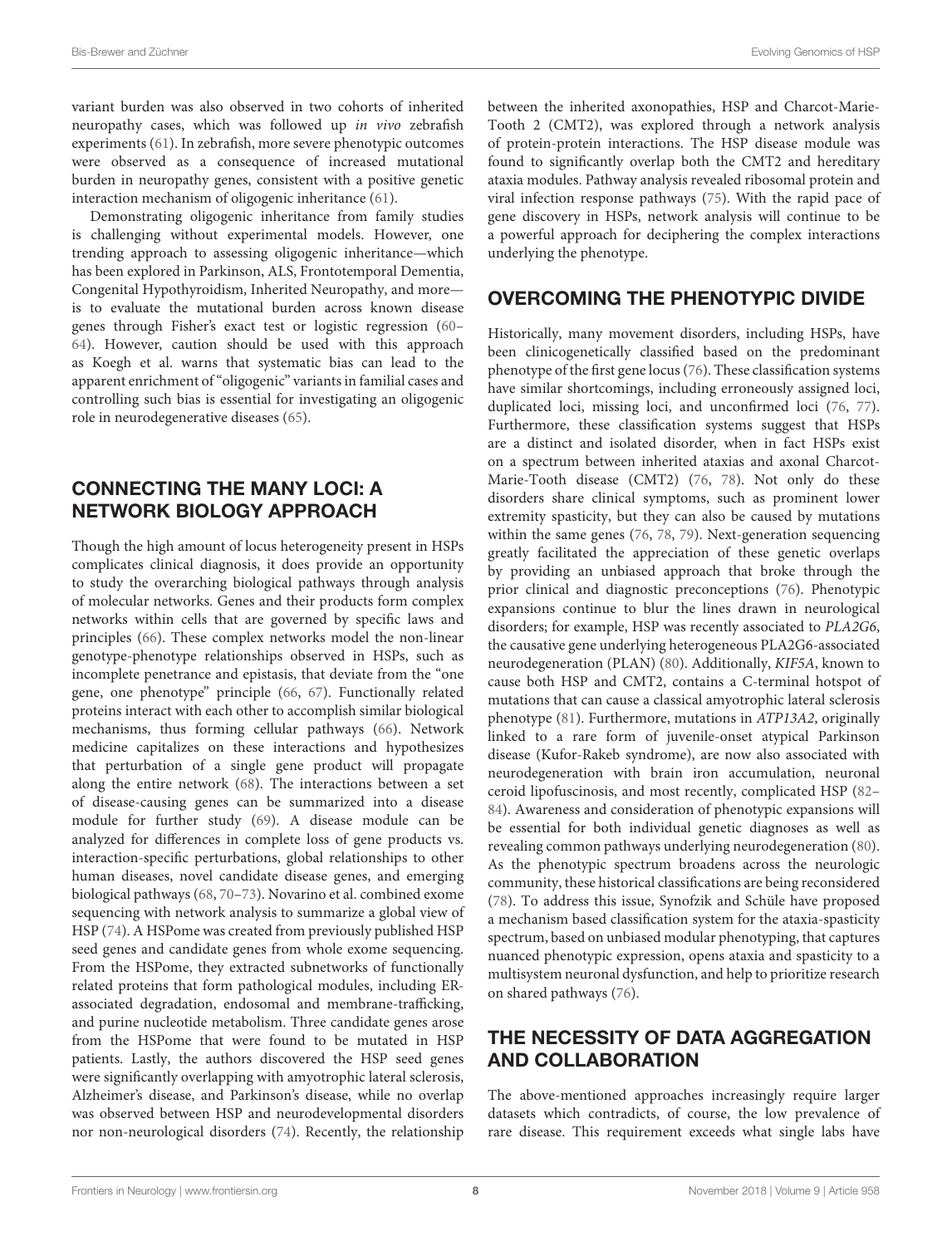Bis-Brewer and Züchner **Evolving Genomics of HSP** extensive and Tucket and Tucket and Tucket and Tucket and Tucket and Tucket and Tucket and Tucket and Tucket and Tucket and Tucket and Tucket and Tucket and Tucket and Tuck

traditionally been able to collect from local clinics. It will be insufficient to exchange candidate gene information or candidate alleles. To apply statistical approaches, one needs to gather hundred if not thousands of HSP samples and adequate controls. This led to the notion of raw genetic data aggregation as the next frontier for HSP gene discovery. The most prominent example of systematic data aggregate in HSP is the GENESIS Project database (tgp-foundation.org). Over 600 HSP, 500 ataxia, and 890 CMT exomes or genomes have been aggregated from several dozen laboratories in 22 different countries[\(85\)](#page-10-22). We have begun to complement Mendelian gene discovery efforts with modifier gene studies and rare variant burden analyses. It is still early, but it appears that significant results can be achieved beginning with  $200+$  exomes and sufficient control samples. For example, an exome-wide association study with 202 cases and 6,905 controls successfully found a signal in *GREB1L* (joint *p*-value =  $2.3 \times 10^{-7}$ ) in renal agenesis and hypodysplasia [\(86\)](#page-10-23). Another exome-wide association study in CMT, with 343 cases and 935 controls, identified a significant association in EXOC4 (p-value = 6.9  $\times$ 10−<sup>6</sup> , OR = 2.1) and nominal associations with other known CMT genes [\(87\)](#page-10-24).

## CONCLUDING REMARKS

The current period is a remarkable time for HSP research. Studies from many countries are reporting a steady pace of novel Mendelian genes, complementing existing multigene clinical panels. The diagnostic yield has never been higher; albeit it is hindered by an increasing burden of Variants of Uncertain

## **REFERENCES**

- <span id="page-8-0"></span>1. Blackstone C. Cellular pathways of hereditary spastic paraplegia. Annu Rev Neurosci. (2012) 35:25–47. doi: [10.1146/annurev-neuro-062111-150400](https://doi.org/10.1146/annurev-neuro-062111-150400)
- <span id="page-8-1"></span>2. Schule R, Wiethoff S, Martus P, Karle KN, Otto S, Klebe S, et al. Hereditary spastic paraplegia: clinicogenetic lessons from 608 patients. Ann Neurol. (2016) 79:646–58. doi: [10.1002/ana.24611](https://doi.org/10.1002/ana.24611)
- <span id="page-8-2"></span>3. Faber I, Pereira ER, Martinez ARM, França M Jr, Teive HAG. Hereditary spastic paraplegia from 1880 to 2017: an historical review. Arquivos de Neuro-Psiquiatria (2017) 75:813–8. doi: [10.1590/0004-282x20170160](https://doi.org/10.1590/0004-282x20170160)
- <span id="page-8-3"></span>4. DeLuca GC, Ebers GC, Esiri MM. The extent of axonal loss in the long tracts in hereditary spastic paraplegia. Neuropathol Appl Neurobiol. (2004) 30:576–84. doi: [10.1111/j.1365-2990.2004.00587.x](https://doi.org/10.1111/j.1365-2990.2004.00587.x)
- <span id="page-8-4"></span>5. Parodi L, Fenu S, Stevanin G, Durr A. Hereditary spastic paraplegia: more than an upper motor neuron disease. Rev Neurol (Paris) (2017) 173:352–60. doi: [10.1016/j.neurol.2017.03.034](https://doi.org/10.1016/j.neurol.2017.03.034)
- <span id="page-8-5"></span>6. Esteves T, Durr A, Mundwiller E, Loureiro JL, Boutry M, Gonzalez MA, et al. Loss of association of REEP2 with membranes leads to hereditary spastic paraplegia. Am J Hum Genet. (2014) 94:268–77. doi: [10.1016/j.ajhg.2013.12.005](https://doi.org/10.1016/j.ajhg.2013.12.005)
- <span id="page-8-6"></span>7. Roda RH, Schindler AB, Blackstone C. De novo REEP2 missense mutation in pure hereditary spastic paraplegia. Ann Clin Transl Neurol. (2017) 4:347–50. doi: [10.1002/acn3.404](https://doi.org/10.1002/acn3.404)
- <span id="page-8-7"></span>8. Eldomery MK, Coban-Akdemir Z, Harel T, Rosenfeld JA, Gambin T, Stray-Pedersen A, et al. Lessons learned from additional research analyses of unsolved clinical exome cases. Genome Med. (2017) 9:26. doi: [10.1186/s13073-017-0412-6](https://doi.org/10.1186/s13073-017-0412-6)
- <span id="page-8-8"></span>9. Chong JX, Buckingham KJ, Jhangiani SN, Boehm C, Sobreira N, Smith JD, et al. The Genetic basis of Mendelian phenotypes: discoveries,

Significance. In addition, gene therapy approaches are maturing in related disorders, and it appears only a matter of time before they are applied to specific HSP genes. These novel therapeutic approaches include gene replacement, antisense oligonucleotides (ASO), and soon gene editing. Most of them require a specific genetic diagnosis. This emphasizes the need to fill the diagnostic gap currently estimated at 30-40%, but larger for sporadic HSP cases.

Contemplating the details of recently discovered HSP genes suggests that traditional Mendelian mutations may not be able to account for the majority of yet to be diagnosed patients. We have outlined the various possibilities of non-protein coding Mendelian variation but also an increasing interest in multigene causation or phenotypic modification. It appears to soon to tell how the genetic architecture of HSP will look like in 10 years' time. However, we are certain that non-Mendelian elements will play a role, if only as secondary protective/worsening factors. Still, cohort approaches now enabled through extensive collaborations and data aggregations will likely also hold surprises for nontraditional disease causation in HSP.

# AUTHOR CONTRIBUTIONS

All authors listed have made a substantial, direct and intellectual contribution to the work, and approved it for publication.

# ACKNOWLEDGMENTS

This work was supported by grants from NIH (R01NS072248 to SZ and F31NS106859 to DB-B).

challenges, and opportunities. Am J Hum Genet. (2015) 97:199–215. doi: [10.1016/j.ajhg.2015.06.009](https://doi.org/10.1016/j.ajhg.2015.06.009)

- <span id="page-8-9"></span>10. Morais S, Raymond L, Mairey M, Coutinho P, Brandão E, Ribeiro P, et al. Massive sequencing of 70 genes reveals a myriad of missing genes or mechanisms to be uncovered in hereditary spastic paraplegias. Eur J Hum Genet. (2017) 25:1217–28. doi: [10.1038/ejhg.2017.124](https://doi.org/10.1038/ejhg.2017.124)
- <span id="page-8-10"></span>11. Wenger AM, Guturu H, Bernstein JA, Bejerano G. Systematic reanalysis of clinical exome data yields additional diagnoses: Implications for providers. Genet Med (2017) 19:209–14. doi: [10.1038/gim.2016.88](https://doi.org/10.1038/gim.2016.88)
- <span id="page-8-11"></span>12. Cummings BB, Marshall JL, Tukiainen T, Lek M, Donkervoort S, Foley AR, et al. Improving genetic diagnosis in Mendelian disease with transcriptome sequencing. Sci Transl Med. (2017) 9:eaal5209. doi: [10.1126/scitranslmed.aal5209](https://doi.org/10.1126/scitranslmed.aal5209)
- <span id="page-8-12"></span>13. Kremer LS, Bader DM, Mertes C, Kopajtich R, Pichler G, Iuso A, et al. Genetic diagnosis of Mendelian disorders via RNA sequencing. Nat Commun. (2017) 8:15824. doi: [10.1038/ncomms15824](https://doi.org/10.1038/ncomms15824)
- <span id="page-8-13"></span>14. Maciel R, Bis D, Rebelo AP, Saghira C, Zuchner S, Saporta MA. The human motor neuron axonal transcriptome is enriched for transcripts related to mitochondrial function and microtubule-based axonal transport. Exp Neurol. (2018) 307:155–63. doi: [10.1016/j.expneurol.2018.06.008](https://doi.org/10.1016/j.expneurol.2018.06.008)
- <span id="page-8-14"></span>15. Zarrei M, MacDonald JR, Merico D, Scherer SW. A copy number variation map of the human genome. Nat Rev Genet. (2015) 16:172–183. doi: [10.1038/nrg3871](https://doi.org/10.1038/nrg3871)
- <span id="page-8-15"></span>16. Depienne C, Fedirko E, Forlani S, Cazeneuve C, Ribaï P, Feki I, et al. Exon deletions of SPG4 are a frequent cause of hereditary spastic paraplegia. J Med Genet. (2007) 44:281–4. doi: [10.1136/jmg.2006.046425](https://doi.org/10.1136/jmg.2006.046425)
- 17. Vandebona H, Kerr NP, Liang C, Sue CM. SPAST mutations in Australian patients with hereditary spastic paraplegia. Intern Med J. (2012) 42:1342–7. doi: [10.1111/j.1445-5994.2012.02941.x](https://doi.org/10.1111/j.1445-5994.2012.02941.x)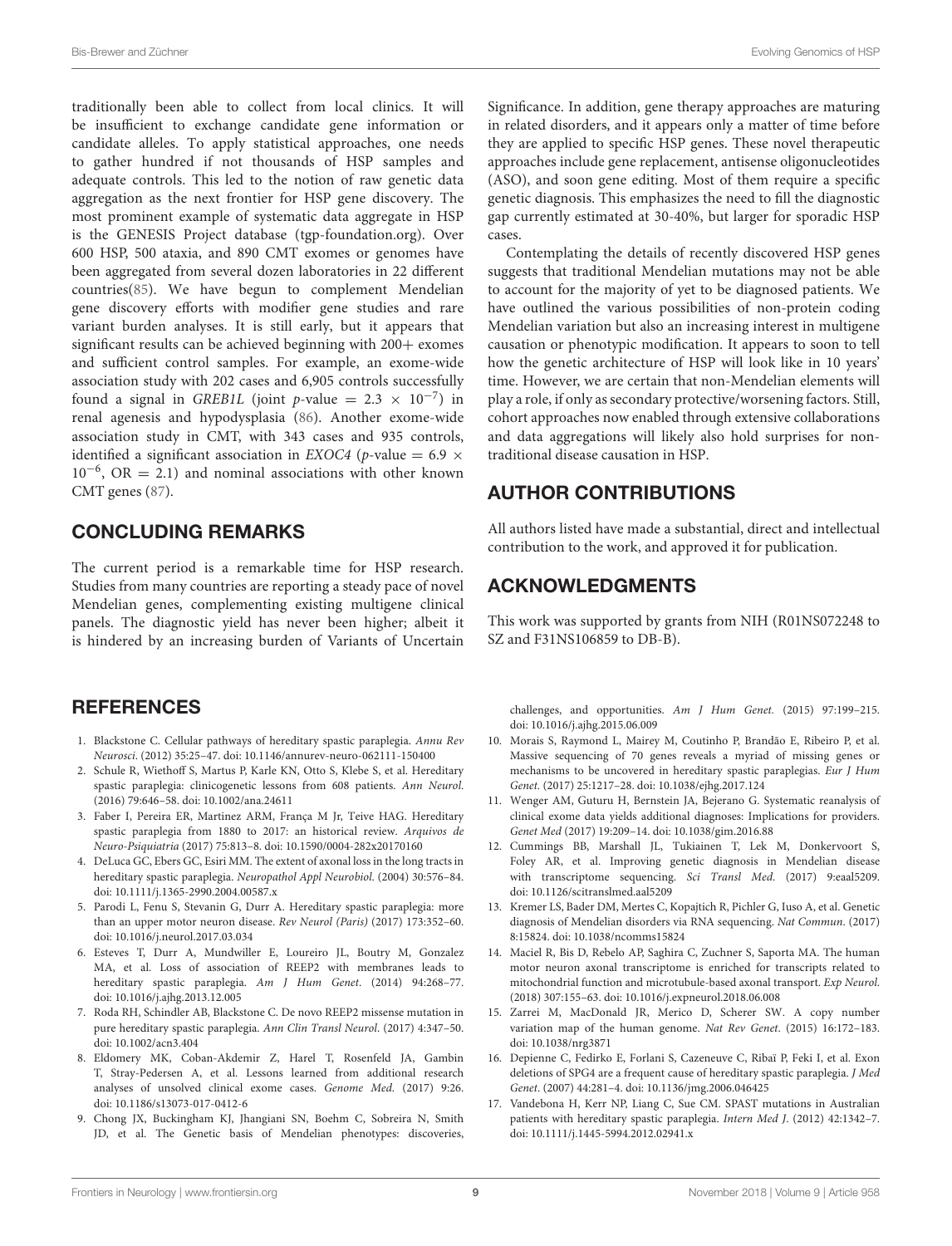- 18. Beetz C, Nygren AOH, Schickel J, Auer-Grumbach M, Bürk K, Heide G, et al. High frequency of partial SPAST deletions in autosomal dominant hereditary spastic paraplegia. Neurology (2006) 67:1926–30. doi: [10.1212/01.wnl.0000244413.49258.f5](https://doi.org/10.1212/01.wnl.0000244413.49258.f5)
- <span id="page-9-0"></span>19. Boone PM, Yuan B, Campbell IM, Scull JC, Withers MA, Baggett BC, et al. The Alu-rich genomic architecture of SPAST predisposes to diverse and functionally distinct disease-associated CNV alleles. Am J Hum Genet. (2014) 95:143–61. doi: [10.1016/j.ajhg.2014.06.014](https://doi.org/10.1016/j.ajhg.2014.06.014)
- <span id="page-9-1"></span>20. Varga R-E, Mumtaz R, Jahic A, Rudenskaya GE, Sánchez-Ferrero E, Auer-Grumbach M, et al. MLPA-based evidence for sequence gain: pitfalls in confirmation and necessity for exclusion of false positives. Anal Biochem. (2012) 421:799–801. doi: [10.1016/j.ab.2011.12.002](https://doi.org/10.1016/j.ab.2011.12.002)
- <span id="page-9-2"></span>21. Lee JYW, Hsu C-K, Michael M, Nanda A, Liu L, McMillan JR, et al. Large intragenic deletion in DSTYK underlies autosomal-recessive complicated spastic paraparesis, SPG23. Am J Hum Genet. (2017) 100:364–70. doi: [10.1016/j.ajhg.2017.01.014](https://doi.org/10.1016/j.ajhg.2017.01.014)
- <span id="page-9-3"></span>22. Nowakowska B. Clinical interpretation of copy number variants in the human genome. J Appl Genet. (2017) 58:449–57. doi: [10.1007/s13353-017-0407-4](https://doi.org/10.1007/s13353-017-0407-4)
- <span id="page-9-4"></span>23. Yao R, Zhang C, Yu T, Li N, Hu X, Wang X, et al. Evaluation of three readdepth based CNV detection tools using whole-exome sequencing data. Mol Cytogenet. (2017) 10:30. doi: [10.1186/s13039-017-0333-5](https://doi.org/10.1186/s13039-017-0333-5)
- <span id="page-9-5"></span>24. Haraksingh RR, Abyzov A, Urban AE. Comprehensive performance comparison of high-resolution array platforms for genome-wide Copy Number Variation (CNV) analysis in humans. BMC Genomics (2017) 18:321. doi: [10.1186/s12864-017-3658-x](https://doi.org/10.1186/s12864-017-3658-x)
- <span id="page-9-6"></span>25. Anesi L, de Gemmis P, Pandolfo M, Hladnik U. Two novel homozygous SACS mutations in unrelated patients including the first reported case of paternal UPD as an etiologic cause of ARSACS. J Mol Neurosci. (2011) 43:346–9. doi: [10.1007/s12031-010-9448-4](https://doi.org/10.1007/s12031-010-9448-4)
- 26. Srivastava S, Cohen JS, Vernon H, Baranano K, McClellan R, Jamal L, et al. Clinical whole exome sequencing in child neurology practice. Ann Neurol. (2014) 76:473–83. doi: [10.1002/ana.24251](https://doi.org/10.1002/ana.24251)
- <span id="page-9-7"></span>27. Soehn AS, Rattay TW, Beck-Woedl S, Schaeferhoff K, Monk D, Doebler-Neumann M, et al. Uniparental disomy of chromosome 16 unmasks recessive mutations of FA2H/SPG35 in 4 families. Neurology (2016) 87:186–91. doi: [10.1212/WNL.0000000000002843](https://doi.org/10.1212/WNL.0000000000002843)
- <span id="page-9-8"></span>28. Eggermann T, Soellner L, Buiting K, Kotzot D. Mosaicism and uniparental disomy in prenatal diagnosis. Trends Mol Med. (2015) 21:77–87. doi: [10.1016/j.molmed.2014.11.010](https://doi.org/10.1016/j.molmed.2014.11.010)
- <span id="page-9-9"></span>29. Papenhausen P, Schwartz S, Risheg H, Keitges E, Gadi I, Burnside RD, et al. UPD detection using homozygosity profiling with a SNP genotyping microarray. Am J Med Genet A (2011) 155A:757–68. doi: [10.1002/ajmg.a.33939](https://doi.org/10.1002/ajmg.a.33939)
- <span id="page-9-10"></span>30. Magi A, Tattini L, Palombo F, Benelli M, Gialluisi A, Giusti B, et al. H3M2: detection of runs of homozygosity from whole-exome sequencing data. Bioinformatics (2014) 30:2852–9. doi: [10.1093/bioinformatics/btu401](https://doi.org/10.1093/bioinformatics/btu401)
- <span id="page-9-11"></span>31. Bis DM, Sch le R, Reichbauer J, Synofzik M, Rattay TW, Soehn A, et al. Uniparental disomy determined by whole-exome sequencing in a spectrum of rare motoneuron diseases and ataxias. Mol Genet Genomic Med. (2017) 5:280–6. doi: [10.1002/mgg3.285](https://doi.org/10.1002/mgg3.285)
- <span id="page-9-12"></span>32. Bettencourt C, Quintáns B, Ros R, Ampuero I, Yáñez Z, Pascual SI, et al. Revisiting genotype-phenotype overlap in neurogenetics: triplet-repeat expansions mimicking spastic paraplegias. Hum Mutat. (2012) 33:1315–23. doi: [10.1002/humu.22148](https://doi.org/10.1002/humu.22148)
- <span id="page-9-13"></span>33. Lupski JR, Belmont JW, Boerwinkle E, Gibbs RA. Clan genomics and the complex architecture of human disease. Cell (2011) 147:32–43. doi: [10.1016/j.cell.2011.09.008](https://doi.org/10.1016/j.cell.2011.09.008)
- <span id="page-9-14"></span>34. Lek M, Karczewski KJ, Minikel EV, Samocha KE, Banks E, Fennell T, et al. Analysis of protein-coding genetic variation in 60,706 humans. Nature (2016) 536:285–91. doi: [10.1038/nature19057](https://doi.org/10.1038/nature19057)
- <span id="page-9-15"></span>35. Cirulli ET, Lasseigne BN, Petrovski S, Sapp PC, Dion PA, Leblond CS, et al. Exome sequencing in amyotrophic lateral sclerosis identifies risk genes and pathways. Science [\(2015\) 347:1436–41. doi: 10.1126/science.aa](https://doi.org/10.1126/science.aaa3650) a3650
- <span id="page-9-16"></span>36. Cooper DN, Krawczak M, Polychronakos C, Tyler-Smith C, Kehrer-Sawatzki H. Where genotype is not predictive of phenotype: towards an understanding of the molecular basis of reduced penetrance in human inherited disease. Hum Genet. (2013) 132:1077–130. doi: [10.1007/s00439-013-1331-2](https://doi.org/10.1007/s00439-013-1331-2)
- <span id="page-9-17"></span>37. Zlotogora J. Penetrance and expressivity in the molecular age. Genet Med. (2003) 5:347–52. doi: [10.1097/01.GIM.0000086478.87623.69](https://doi.org/10.1097/01.GIM.0000086478.87623.69)
- <span id="page-9-18"></span>38. Khan TN, Klar J, Tariq M, Anjum Baig S, Malik NA, Yousaf R, et al. Evidence for autosomal recessive inheritance in SPG3A caused by homozygosity for a novel ATL1 missense mutation. Eur J Hum Genet. (2014) 22:1180–4. doi: [10.1038/ejhg.2014.5](https://doi.org/10.1038/ejhg.2014.5)
- 39. Klebe S, Stevanin G, Depienne C. Clinical and genetic heterogeneity in hereditary spastic paraplegias: from SPG1 to SPG72 and still counting. Rev Neurol (Paris) (2015) 171:505–30. doi: [10.1016/j.neurol.2015.02.017](https://doi.org/10.1016/j.neurol.2015.02.017)
- <span id="page-9-19"></span>40. Varga R-E, Schule R, Fadel H, Valenzuela I, Speziani F, Gonzalez M, et al. Do not trust the pedigree: reduced and sex-dependent penetrance at a novel mutation hotspot in ATL1Blurs autosomal dominant inheritance of spastic paraplegia. Hum Mutat. (2013) 34:860–3. doi: [10.1002/humu.22309](https://doi.org/10.1002/humu.22309)
- <span id="page-9-20"></span>41. Tesson C, Koht J, Stevanin G. Delving into the complexity of hereditary spastic paraplegias: how unexpected phenotypes and inheritance modes are revolutionizing their nosology. Hum Genet. (2015) 134:511–38. doi: [10.1007/s00439-015-1536-7](https://doi.org/10.1007/s00439-015-1536-7)
- <span id="page-9-21"></span>42. Giannoccaro MP, Liguori R, Arnoldi A, Donadio V, Avoni P, Bassi MT. Atypical late-onset hereditary spastic paraplegia with thin corpus callosum due to novel compound heterozygous mutations in the SPG11 gene. J Neurol. (2014) 261:1825–7. doi: [10.1007/s00415-014-7443-3](https://doi.org/10.1007/s00415-014-7443-3)
- <span id="page-9-22"></span>43. Klebe S, Depienne C, Gerber S, Challe G, Anheim M, Charles P, et al. Spastic paraplegia gene 7 in patients with spasticity and/or optic neuropathy. Brain (2012) 135:2980–3. doi: [10.1093/brain/aws240](https://doi.org/10.1093/brain/aws240)
- <span id="page-9-23"></span>44. Auer-Grumbach M, Toegel S, Schabhüttl M, Weinmann D, Chiari C, Bennett DLH, et al. Rare variants in MME, encoding metalloprotease neprilysin, are linked to late-onset autosomal-dominant axonal polyneuropathies. Am J Hum Genet. (2016) 99:607–23. doi: [10.1016/j.ajhg.2016.07.008](https://doi.org/10.1016/j.ajhg.2016.07.008)
- <span id="page-9-24"></span>45. Kiryluk K. challenges in rare variant association studies for complex kidney traits: CFHR5 and IgA nephropathy. J Am Soc Nephrol. (2016) 27:2547–51. doi: [10.1681/ASN.2016040383](https://doi.org/10.1681/ASN.2016040383)
- <span id="page-9-25"></span>46. Barnett IJ, Lee S, Lin X. Detecting rare variant effects using extreme phenotype sampling in sequencing association studies. Genet Epidemiol. (2013) 37:142– 51. doi: [10.1002/gepi.21699](https://doi.org/10.1002/gepi.21699)
- <span id="page-9-26"></span>47. Auer PL. Rare variant association studies: considerations, challenges and opportunities. (2015) 7:16. doi: [10.1186/s13073-015-0138-2](https://doi.org/10.1186/s13073-015-0138-2)
- <span id="page-9-27"></span>48. Katsanis N. The continuum of causality in human genetic disorders. Genome Biol. (2016) 17:233. doi: [10.1186/s13059-016-1107-9](https://doi.org/10.1186/s13059-016-1107-9)
- <span id="page-9-28"></span>49. Kousi M, Katsanis N. Genetic modifiers and oligogenic inheritance. Cold Spring Harbor Perspect Med. (2015) 5:a017145. doi: [10.1101/cshperspect.a017145](https://doi.org/10.1101/cshperspect.a017145)
- <span id="page-9-29"></span>50. Svenson IK, Kloos MT, Gaskell PC, Nance MA, Garbern JY, Hisanaga S-I, et al. Intragenic modifiers of hereditary spastic paraplegia due to spastin gene mutations. Neurogenetics [\(2004\) 5:157–64. doi: 10.1007/s10048-004-](https://doi.org/10.1007/s10048-004-0186-z) 0186-z
- <span id="page-9-30"></span>51. Erichsen AK, Inderhaug E, Mattingsdal M, Eiklid K, Tallaksen CME. Seven novel mutations and four exon deletions in a collection of Norwegian patients with SPG4 hereditary spastic paraplegia. Eur J Neurol. (2007) 14:809–14. doi: [10.1111/j.1468-1331.2007.01861.x](https://doi.org/10.1111/j.1468-1331.2007.01861.x)
- <span id="page-9-31"></span>52. Newton T, Allison R, Edgar JR, Lumb JH, Rodger CE, Manna PT, et l. Mechanistic basis of an epistatic interaction reducing age at onset in hereditary spastic paraplegia. Brain (2018) 141:1286–99. doi: [10.1093/brain/awy034](https://doi.org/10.1093/brain/awy034)
- <span id="page-9-32"></span>53. Figueroa KP, Coon H, Santos N, Velazquez L, Mederos LA, Pulst SM. Genetic analysis of age at onset variation in spinocerebellar ataxia type 2.(2017) 3:e155. doi: [10.1212/NXG.0000000000000155](https://doi.org/10.1212/NXG.0000000000000155)
- <span id="page-9-33"></span>54. Nam SH, Kanwal S, Nam DE, Lee MH, Kang TH, Jung S-C, et al. Association of miR-149 polymorphism with onset age and severity in Charcot-Marie-Tooth disease type 1A. Neuromuscul Disord (2018) 28:502–7. doi: [10.1016/j.nmd.2018.04.002](https://doi.org/10.1016/j.nmd.2018.04.002)
- <span id="page-9-34"></span>55. Emond MJ, Louie T, Emerson J, Zhao W, Mathias RA, Knowles MR, et al. Exome sequencing of extreme phenotypes identifies DCTN4 as a modifier of chronic Pseudomonas aeruginosa infection in cystic fibrosis. Nat Genet. (2012) 44:886–9. doi: [10.1038/ng.2344](https://doi.org/10.1038/ng.2344)
- <span id="page-9-35"></span>56. Tao F, Beecham G, Rebelo AP, Blanton SH, Abreu L, Baas F, et al. Genome-Wide Association Study Identifies Potential Genetic Modifiers in Charcot-Marie-Tooth Disease Type 1A. Orlando, FL: Presented at the Annual Meeting of The American Society of Human Genetics. (2017).